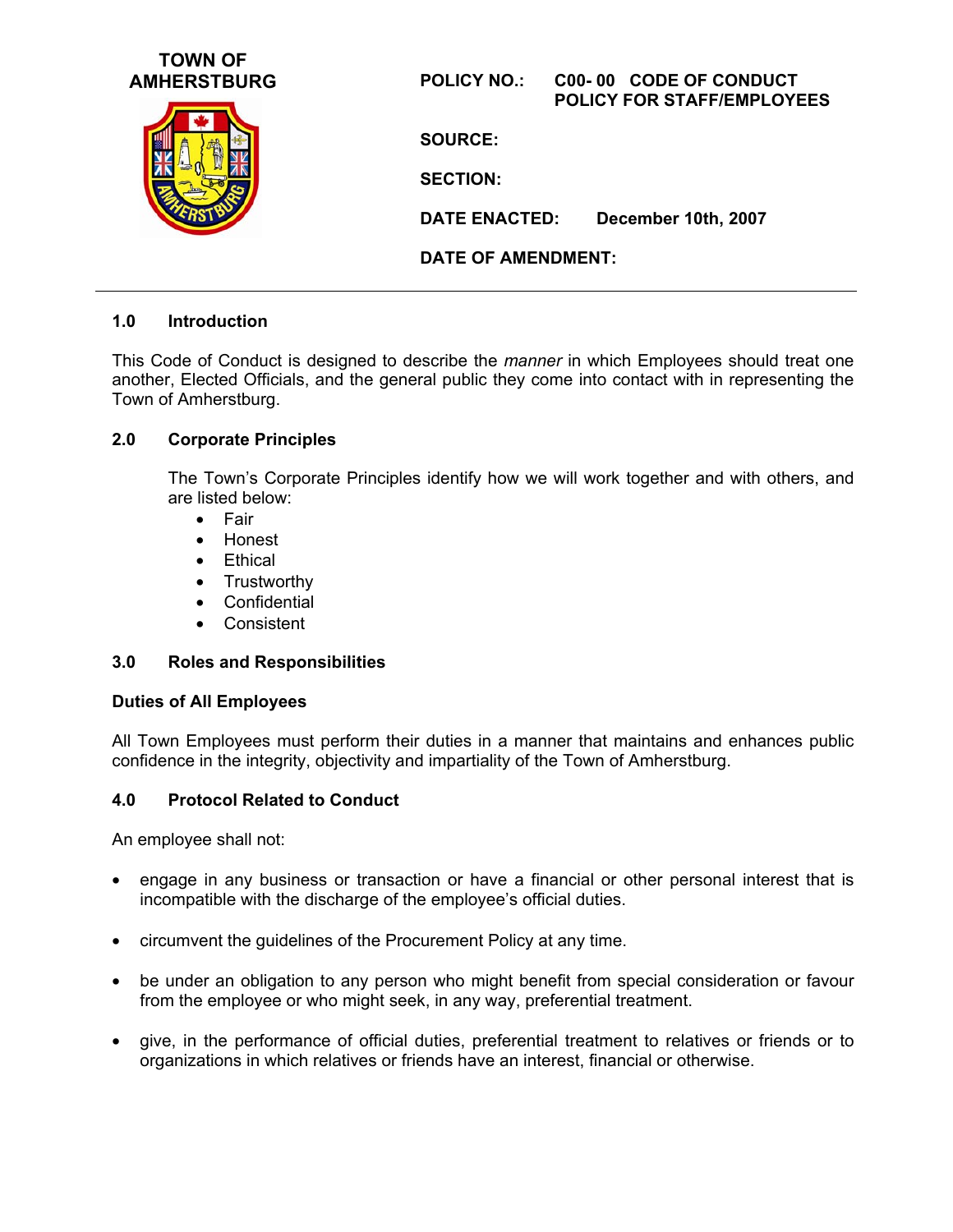- deal with an application to the Municipality for a loan, grant, award, or other benefit which involves themselves or immediate relatives.
- be in a position where the employee could derive any direct or indirect benefit or interest from any contracts about which the employee can influence decisions.
- benefit from the use of information acquired during the course of official duties that is not generally available to the public.
- engage in any outside work or activity or business undertaking:
	- that interferes with the employee's employment with the Town;
	- in which the employee has an advantage or appears to have an advantage derived from employment at the Town;
	- in a professional capacity that will or might appear to influence or affect the carrying out of duties as a municipal employee.

# **5.0 Employee Conduct with Elected Officials, Co-Workers and Public**

An employee shall:

- be professional and courteous with their co-workers and the general public.
- be aware that improper behaviour in the workplace has a negative effect on others and the public.

Examples include excessive noise, inappropriate office decorations, potentially offensive pictures and jokes, profanity, practical jokes that may cause physical harm (i.e. pulling someone's chair from under them) and demonstrating little or no respect for other's personal belongings. These examples are not exclusive of the Human Resources Harassment Policy.

• Be respectful of Elected Officials, Supervisors, Managers and other Town employees and in doing so will not publicly criticize their Employer, Supervisor, Managers or other Town employees.

Any contraventions will be dealt with internally with an employee's Union Representative where applicable and in accordance with Human Resources Policies.

### **6.0 Employee Conduct with the Media and Other Communications**

The Mayor or the Mayor's designate is the official spokesperson for the Town position.

Town letterhead may be used when the Employee is representing the Town and the Town's official position. Town letterhead shall not be used for correspondence of a personal nature.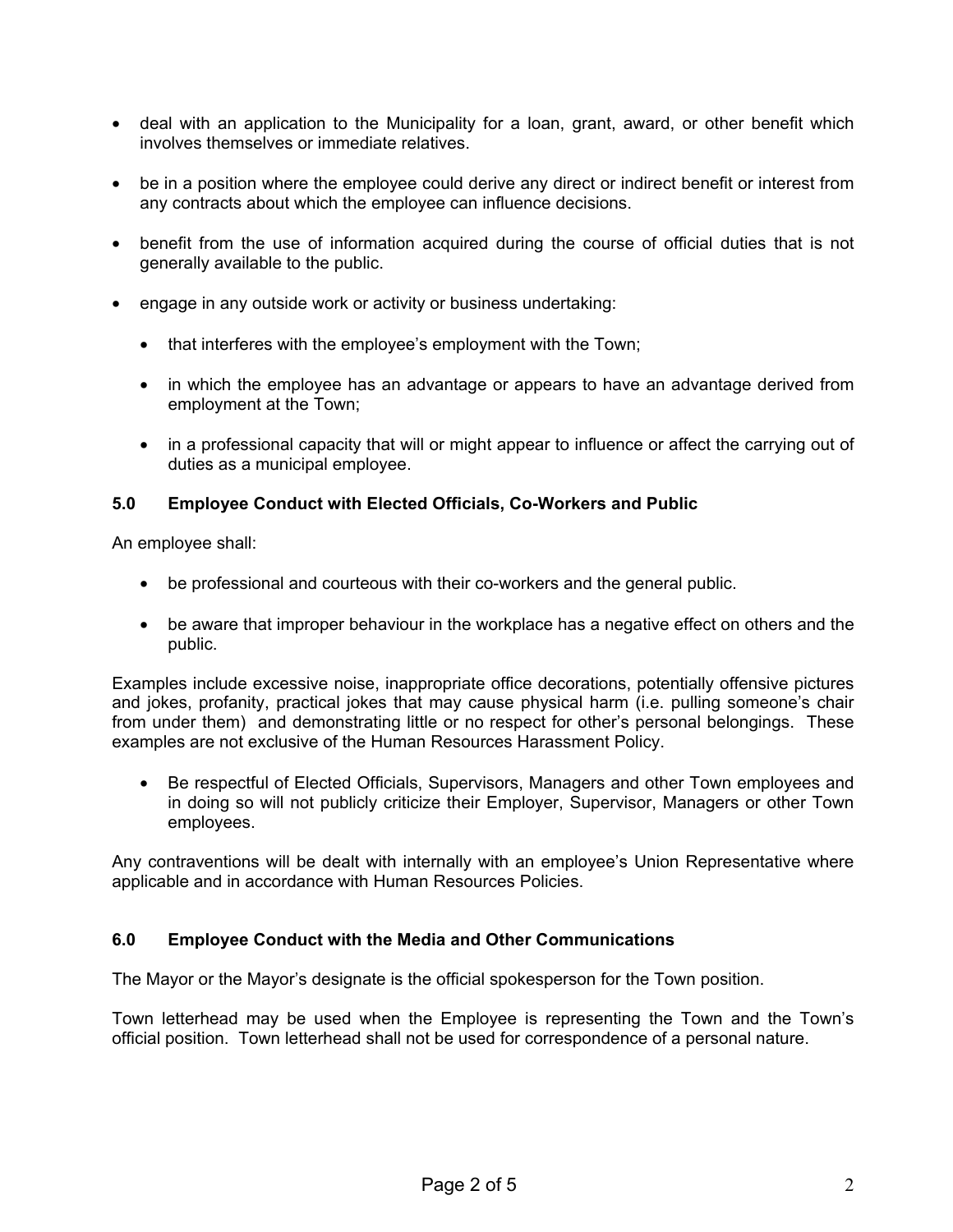## **7.0 Political and Community Activities**

Town Employees wishing to run for Federal and Provincial office must follow the current provisions as set out in the Municipal Act.

No full-time or part-time permanent Municipal Employee shall be appointed to serve on a Municipal Board, Commission or Committee unless appointed as an Administrative Representative. Should a member of such body subsequently be employed by the Town in a permanent capacity, they will be deemed to have resigned their position. This condition does not apply to part-time or term employees employed for a period of six months or less.

### **8.0 Use of Municipal Property and Assets**

Employees shall only use the Town's property for activities associated with the discharge of their duties.

### **9.0 Conflict of Interest and Personal Relationships**

A conflict of interest occurs when, in the course of duties, the Employee is called upon to deal with a matter in which the Employee has a direct or indirect personal and/or financial interest. Any such conflict is to be brought to the attention of the Department Head immediately.

## **10.0 Gifts, Perks and Entertainment**

Employees must discharge their duties and make administrative decisions based on an impartial and objective assessment of each situation, free from the influence of gifts, favours, hospitality or entertainment.

Employees must avoid both the reality and the appearance of impropriety with organizations and individuals with whom they conduct business. It is recognized that hospitality may be acceptable within strict limits and an employee may pay for or accept customary hospitality, such as meals, provided the expense is reasonable, infrequent, and can be seen as legitimately serving a business purpose related to the responsibility level of the employee.

### **11.0 Harassment**

The Town is committed to providing Employees with a work environment free from unlawful discrimination or harassment, and promotes an atmosphere that respects the dignity, self-worth and human rights of every individual.

No form of harassment, including either sexual or personal harassment, will be tolerated, whether it involves Employees, Elected Officials, or members of the public.

Any Employee confronted with or aware of harassment of any nature will report same to their immediate Supervisor or Department Head.

## **12.0 Alcohol and Drug Abuse**

Employees must abide by applicable laws, regulations, and Town Policy governing the possession or use of alcohol and drugs.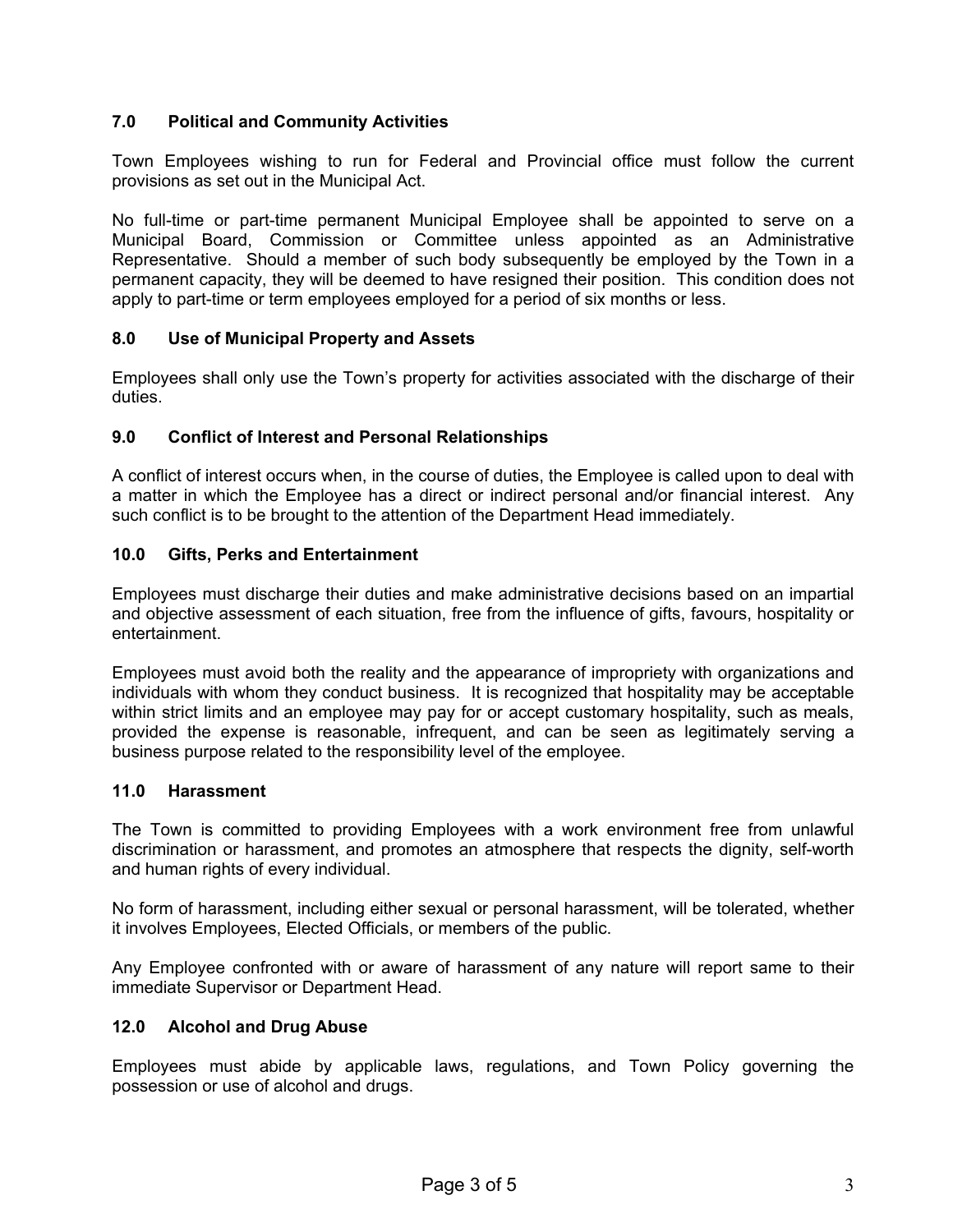Employees will not attend to their responsibilities while under the influence of alcohol, drugs or other similar substances.

### **13.0 Moonlighting**

All employees must abide by the Human Resources Policy pertaining to Employee Conflict of Interest- Moonlighting.

### **14.0 Fraud and Theft**

Fraud and Theft related to employment may include acts committed with the intent to deceive, involving either misappropriation of municipal assets, property, or other resources.

All employees shall work in accordance with both municipal controls established to prevent fraudulent misconduct and all applicable laws. Fraud and Theft are Criminal Acts and any employee penalty will be determined by the Criminal Code.

## **15.0 Confidential Information**

The following information must not be used or disclosed, except in accordance with the *Municipal Freedom of Information and Protection of Privacy Act ("MFIPPA"):* 

- information which is personal,
- information that constitutes the proprietary information of a third party, individual or group,
- might reasonably be regarded as having been disclosed to the Employee in confidence,
- is of a sensitive nature, or imparts to the person in possession of such information an advantage not available to the public generally.

No Employee shall benefit, either directly or indirectly, from the use of information acquired during the course of official duties that is not generally available to the public.

Personal information controlled by the Town must be used or disclosed in compliance with the **MFIPPA** 

Employees must protect the following examples of information regarding the Town and others from illegal and unauthorized use:

- client records,
- information contained in business strategies and plans,
- pending proposals or contracts,
- estimates prior to tender openings,
- unannounced services,
- research results.
- financial data and projections,
- proposed acquisitions and divestitures,
- computer programs and software,
- professional expertise, or
- inventions.